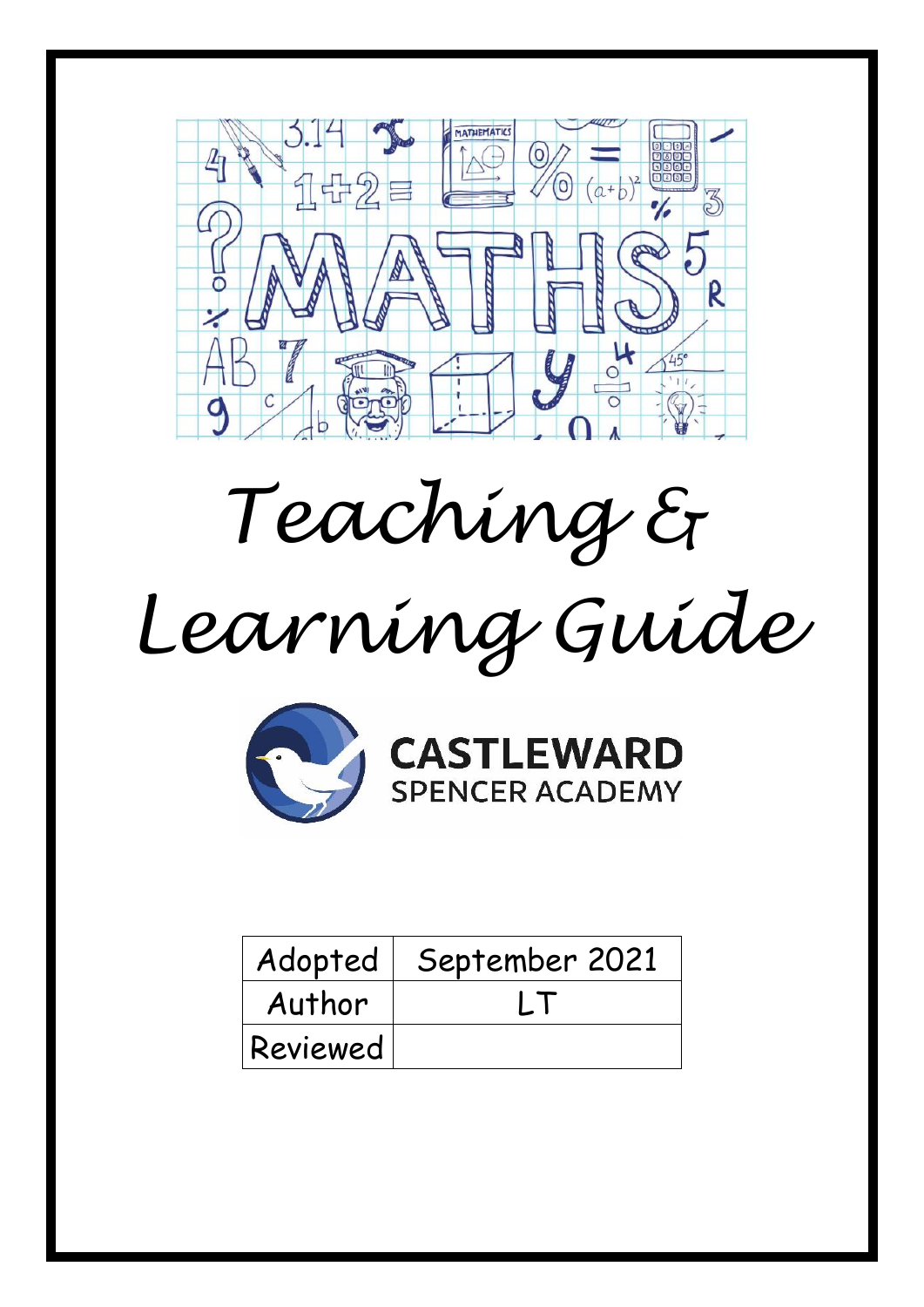# Contents

# Aims

Curriculum Drivers

Our Vision for Mathematics

Teaching and Learning- A Mastery Approach

# Teaching Sequence

- 1. Long term planning
- 2. Medium term planning
- 3. Short term planning
- 4. Calculation Policy
- 5. Differentiation
- 6. Mini plenaries
- 7. Plenary
- 8. AFL
	- a. Daily Feedback
	- b. BAM Tasks

# Environment and Exercise books

- 1. Working Wall
- 2. Live Maths
- 3. Equipment Zones
- 4. Exercise Books

Times Tables

TT Rock Stars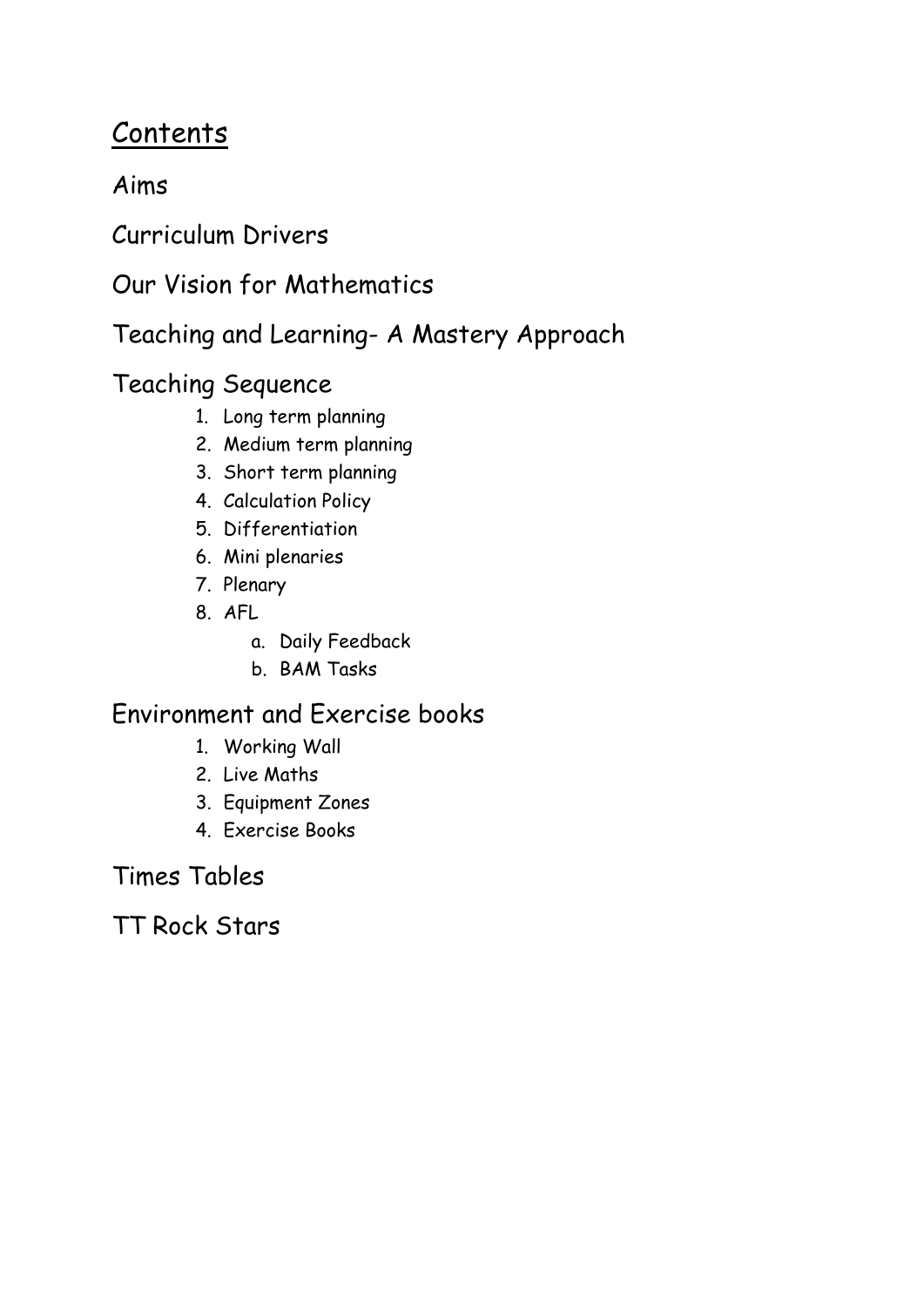## **Aims**

The National Curriculum for mathematics aims to ensure that all pupils:

- become fluent in the fundamentals of mathematics, including through varied and frequent practice with increasingly complex problems over time, so that pupils develop conceptual understanding and the ability to recall and apply knowledge rapidly and accurately.
- reason mathematically by following a line of enquiry, conjecturing relationships and generalisations, and developing an argument, justification or proof using mathematical language.
- can solve problems by applying their mathematics to a variety of routine and non- routine problems with increasing sophistication, including breaking down problems into a series of simpler steps and persevering in seeking solutions.

## **Curriculum Drivers**



#### Castleward Spencer Academy Curriculum



- **Reading-** We firmly believe that if children can read well and read widely, they will be best placed to achieve in all areas of the curriculum. By the time pupils leave Castleward, they will be able to read with accuracy and fluency, to analyse what they have read and developed an enjoyment of reading for pleasure.
- **Knowledge-** Knowledge is like glue that sticks information as well as learning together. When we have prior knowledge about a topic, we understand it better. Topics are personalised to meet the needs of the pupils who attend the school, ensuring that they have opportunities to apply prior knowledge to new learning experiences and developing reasoning and problem solving skills.
- **Communication-** Pupils learn to articulate their ideas, feelings and understanding of new vocabulary in order to engage with others through spoken language. They become effective speakers and listeners empowering them to better understand themselves, each other and the world around them. Being able to effectively communicate allows pupils to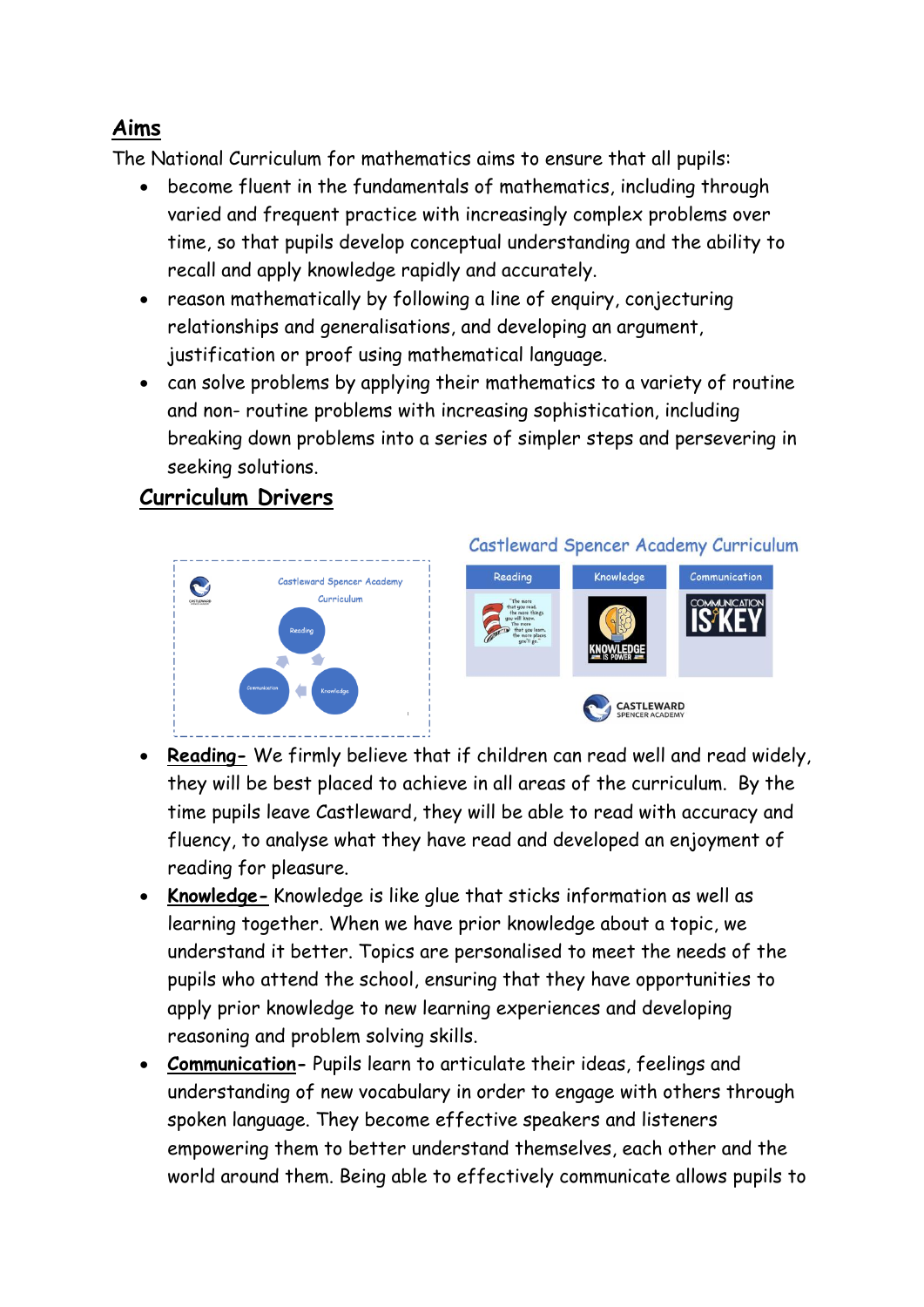develop and deepen their subject knowledge and understanding through talk in the classroom, which has been planned, designed, modelled, scaffolded and structured to enable them to learn the skills needed to communicate effectively.

## **Our vision for Mathematics**

- To promote a positive attitude towards mathematics in all pupils
- To ensure all pupils are engaged in and are enjoying exploring **Mathematics**
- To enable all pupils to find links between mathematics and other areas of the curriculum, including Science
- To ensure all pupils progress in mathematics and are challenged appropriately through an in depth understanding
- To use a wide range of concrete, pictorial and abstract representations to develop all pupils' relational understanding of mathematics
- To ensure all pupils are confident using mathematical vocabulary when reasoning about mathematics

#### **Teaching and Learning - A 'Mastery' Approach**

The teaching and learning of mathematics at Castleward Spencer Academy should include aspects of the following Mastery approach strategies in every lesson and/or over a series of lessons:

**CONCRETE-** Concrete is the "doing" stage, using concrete objects to model problems. Instead of the traditional method of mathematics teaching, where a teacher demonstrates how to solve a problem, the CPA approach brings concepts to life by allowing pupils to experience and handle physical objects themselves. Every new abstract concept is learned first with a "concrete" or physical experience. For example, if a problem is about adding up four baskets of fruit, the pupils might first handle actual fruit before progressing to handling counters or cubes which are used to represent the fruit.

**PICTORIAL-** Pictorial is the "seeing" stage, using representations of the objects to model problems. This stage encourages pupils to make a mental connection between the physical object and abstract levels of understanding by drawing or looking at pictures, circles, diagrams or models which represent the objects in the problem. Building or drawing a model makes it easier for pupils to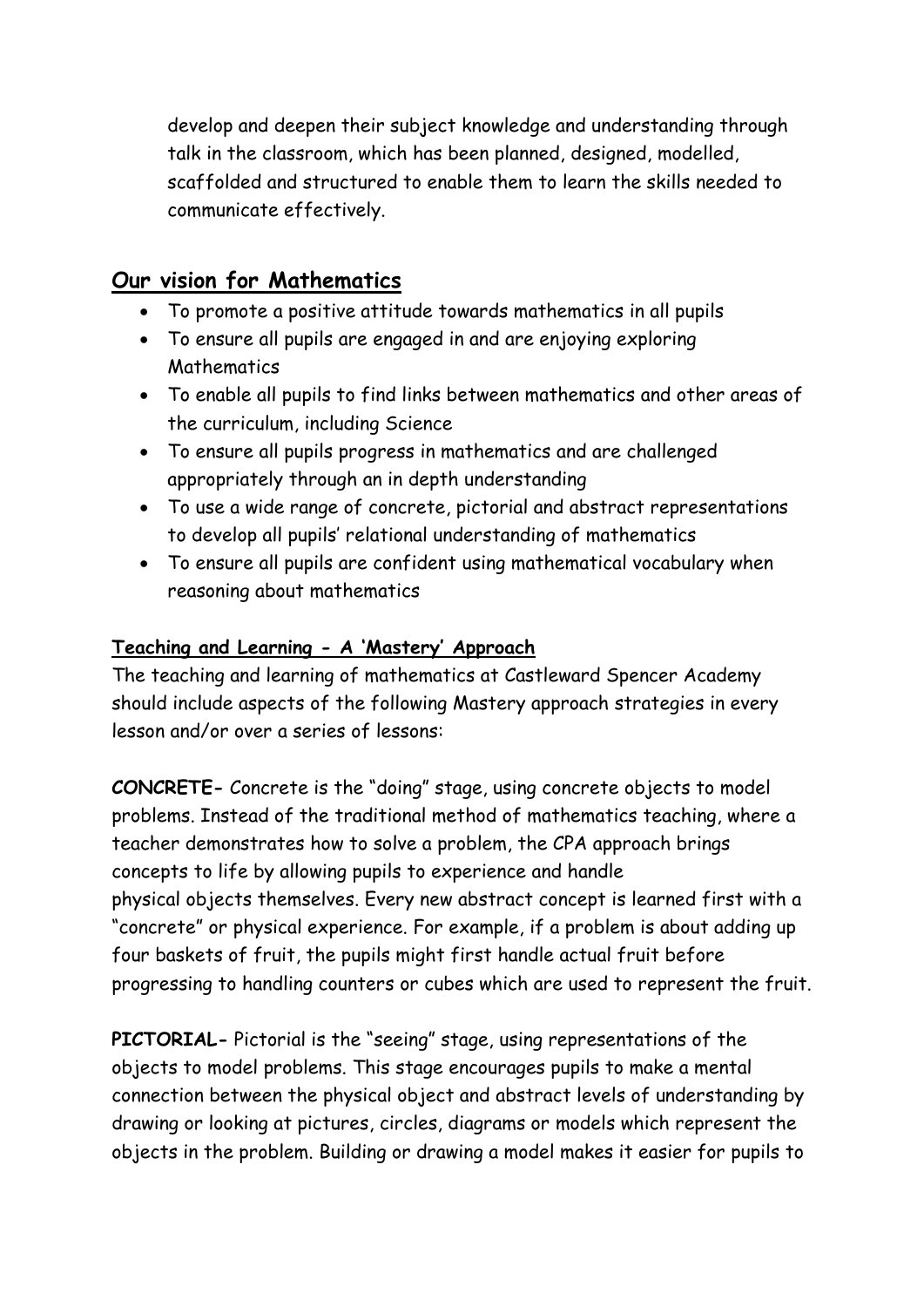grasp concepts they traditionally find more difficult, such as fractions, as it helps them visualise the problem and make it more accessible.

**ABSTRACT-** Abstract is the "symbolic" stage, where pupils are able to use abstract symbols to model problems. Pupils are introduced to the concept at a symbolic level, using only numbers, notation, and mathematical symbols, for example +, –, x, / to indicate addition, subtraction, multiplication, or division.

**FLUENCY-** Fluency comes from deep knowledge and practice. This is the first stage of pupil's understanding. Fluency includes: conceptual understanding, accuracy, rapid recall, retention and practice Accuracy – Pupils carefully completing calculations with no or few careless errors. Pace – Pupils are able to quickly recall the appropriate strategy to solve the calculation and progress through a number of questions at an age appropriate pace. Retention – Pupils will be able to retain their knowledge and understanding on a separate occasion to when the concept was first introduced. The key to fluency is deep knowledge and practice and making connections at the right time for a child.

**REASONING-** Verbal reasoning demonstrates that pupils understand the mathematics. Talk is an integral part of mastery as it encourages students to reason, justify and explain their thinking. This is tricky for many teachers who are not used to focusing on verbal reasoning in their mathematics lessons. You might, for example, get young learners to voice their thought processes. Older students could take part in class debates, giving them the space to challenge their peers using logical reasoning. Mathematical Talk A mastery classroom should never be a quiet classroom. To encourage talk in mathematics, teachers may introduce concepts by including sentence structures (stem sentences). Pupils should be able to say not just what the answer is, but how they know it's right. This is key to building mathematical language and reasoning skills. This gives pupils the confidence to communicate their ideas clearly, before writing them down. By also displaying the vocabulary during the lesson, pupils will be able to use this independently. When questioning and encouraging mathematical talk, teachers should provide regular, purposeful opportunities.

**PROBLEM SOLVING-** Mathematical problem solving is at the heart of the Mastery Approach. Pupils are encouraged to identify, understand and apply relevant mathematical principles and make connections between different ideas. This builds the skills needed to tackle new problems, rather than simply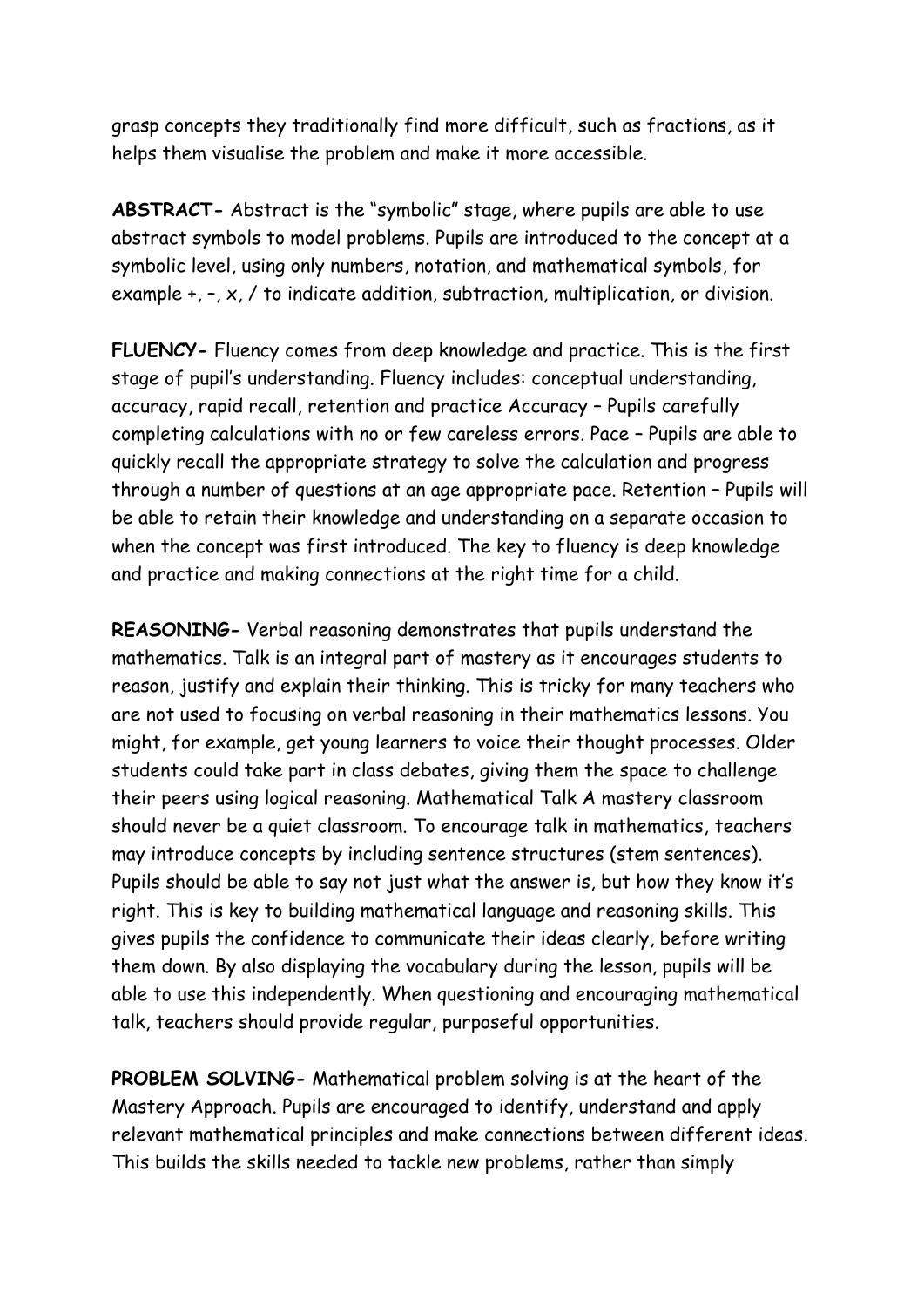repeating routines without a secure understanding. Mathematical concepts are explored in a variety of representations and problem-solving contexts to give pupils a richer and deeper learning experience. Pupils combine different concepts to solve complex problems, and apply knowledge to real-life situations. Through problem solving, pupils are required to select their mathematical knowledge and apply this to a new concept.

## **Teaching Sequence Long term planning**

Long term planning is taken from The White Rose maths programme https://whiterosemaths.com/resources/primary-resources/ . This is broken down into a variety of different mathematical concepts throughout the year.



#### The yearly overview provides a Long Term Plan and is arranged into 'Blocks'

#### **Medium term planning**

Medium term planning is taken from The White Rose maths planning, following the concepts identified in the Long-term plan. This has all been downloaded onto the school server.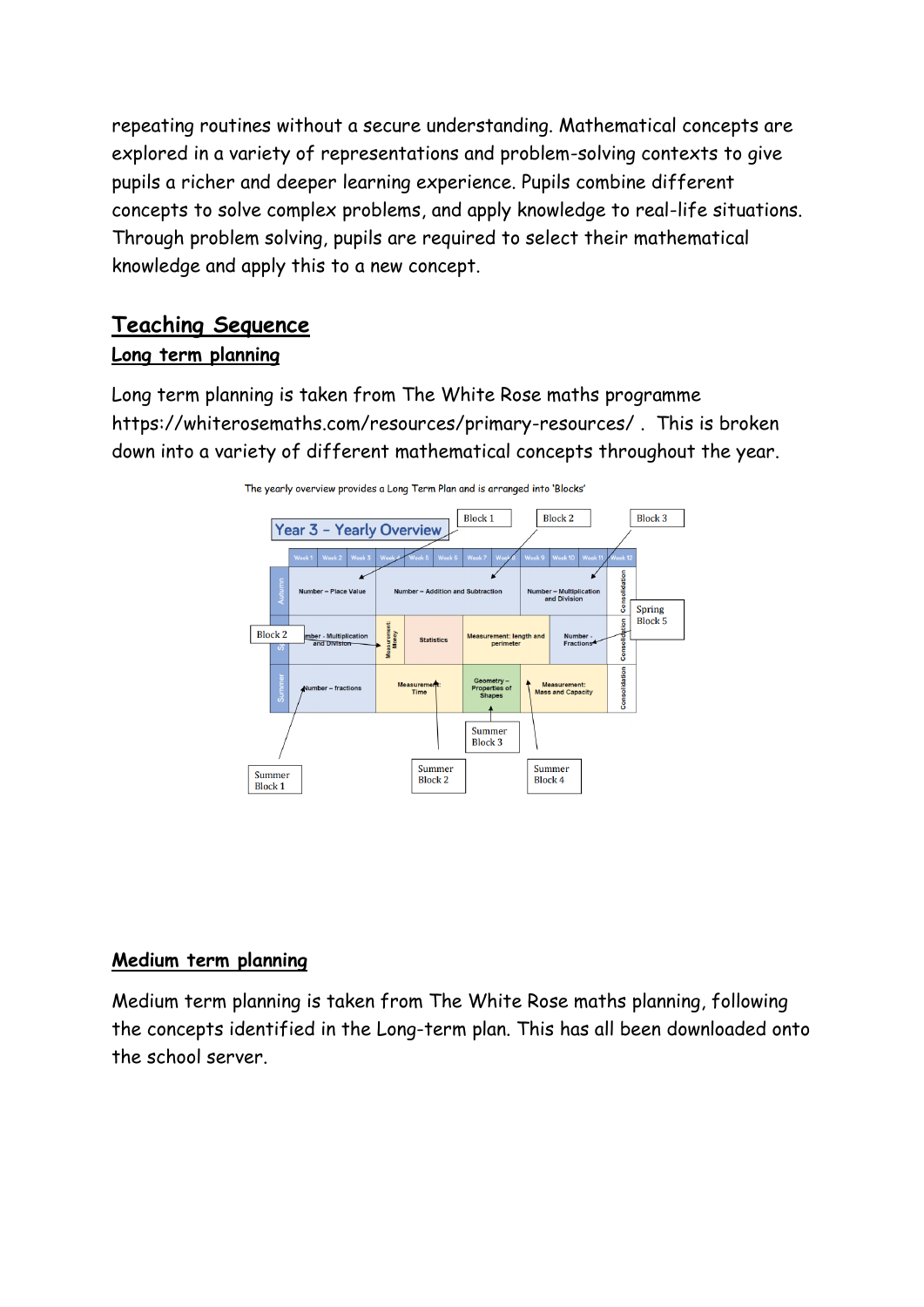

#### **Short term planning**

Teachers write their own unit plans using the Short-term Planning template provided. This incorporates modelling, misconceptions and key questions and clearly identifies how learning will be scaffolded for those who need it and any pre-teaching that will be completed to ensure that all pupils can access the lesson.

#### **Calculation Policy**

Castleward Spencer Academy has a clear and progressive Calculation Policy. The policy is displayed in the classroom and followed when teaching written methods. The policy demonstrates our Mastery Approach and shows progression through each operation for each stage of learning.



#### **Differentiation**

We do not differentiate by task instead looking to support & challenge through every step of our lesson design. This ensures that pupils do not get held behind by not being exposed to Age Appropriate Learning\*. In addition, it stops being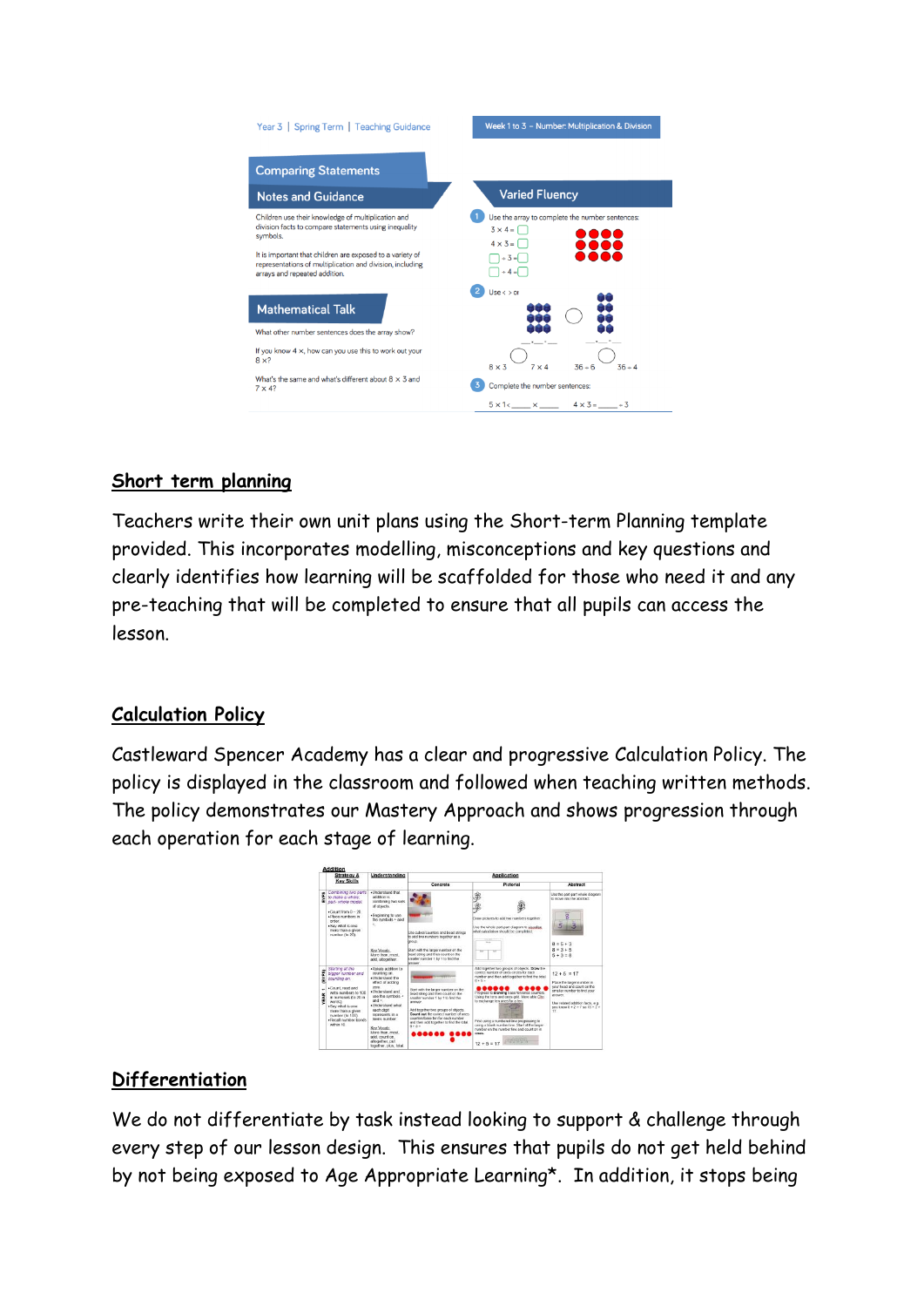held back by being labelled as "low ability". Instead we provide support for any pupil who needs it.

Support means:

- Pre-teaching content in advance of the unit.
- Always using pictorial and/or concrete resources to scaffold the learning.
- Using adult support (without removing independence).
- Same day or next day intervention to stop gaps appearing in the first place.

\*Some of our pupils will have recognised and specific SEND. These pupils will not be able to access the same learning as others at times (although assumptions should not be made that this is always true). Where they need to access a different curriculum, their learning should be guided by their PLPs.

Like we do not label pupils as low ability, we also do not label pupils as high ability. This means we do not have pupils who don't follow our normal lessons sequence. This is because we provide deliberate challenge at every stage of the lesson.

However, for some pupils in some lessons careful attention will need to be paid to the speed at which they progress. This means

- If you sense they are ready to move to reasoning during the fluency session then move them on.
- Quickly assess during the fluency whether the pupils are ready to move on.
- Limit the fluency to around 5 questions to ensure pupils are not engaged in mechanical repetition.

If pupils move through to the end of the problem solving tasks they can be challenged in two ways.

- If appropriate, let them be a lead learner. This works well for pupils who can explain their thinking and help without giving away answers. It works less well when pupils are likely to just tell other their own answers.
- Give pupils a bank of Oxford Owls challenges. They should be more open ended and ongoing. They do not necessarily need to be linked to that days learning.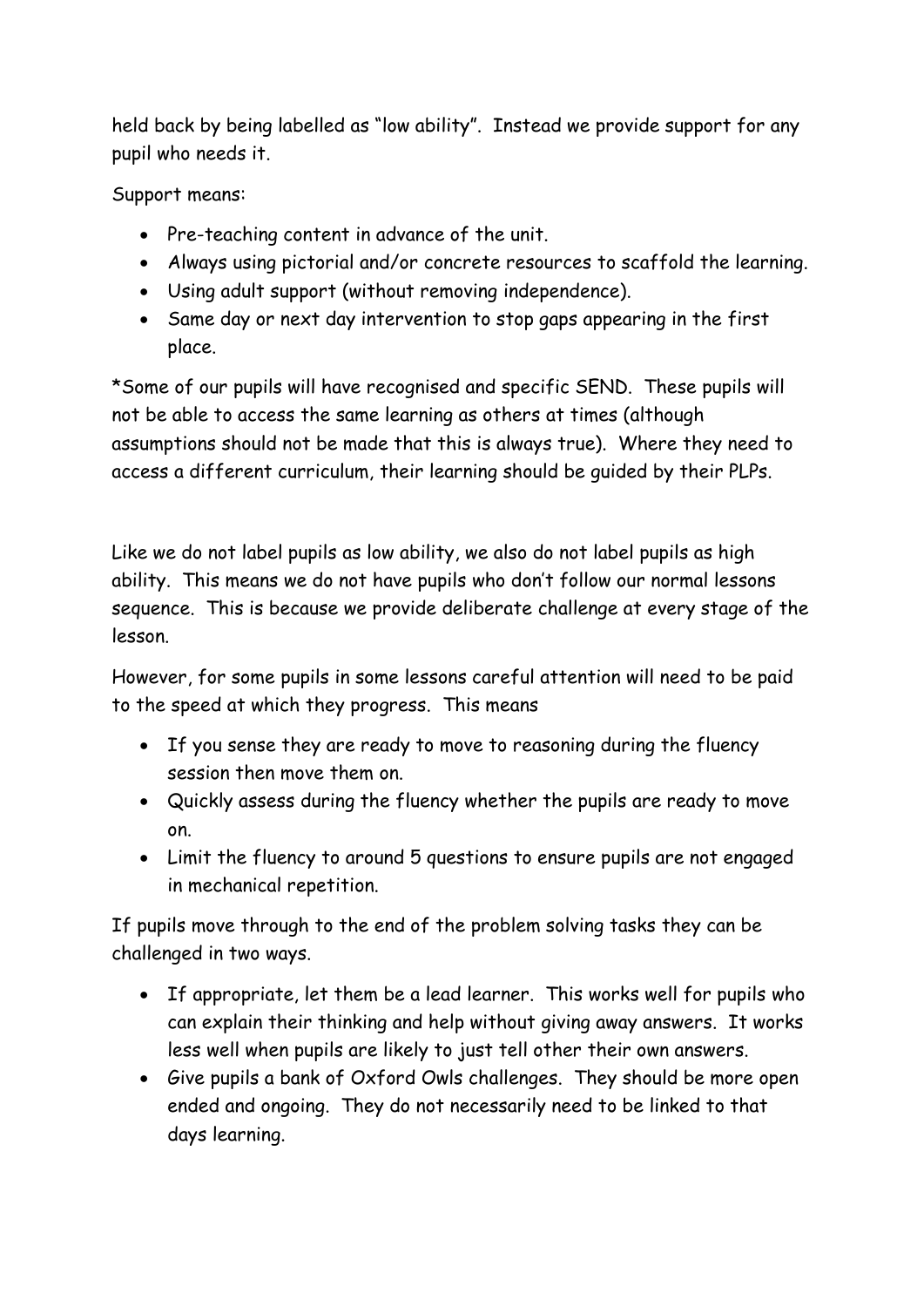#### **Mini-Plenaries**

Mini plenaries should be used where there is a misconception/ lack of understanding common to several pupils. They are used to pull pupils together and re-model an aspect of the learning. Care should be given not to "plough on" with a lesson when a mini plenary is needed.

#### **Plenary**

The plenary should be used in every lesson to bring all the elements of the lesson back together. It is another chance to reiterate the key learning point for the lesson. It is also a chance to celebrate the success of some pupils and showcase their thinking using a visualiser.

At this time, the teacher should also check back in with the learning journey and signpost the pupils to where they've come from and what they are going to be doing next.

## **AFL**

#### *Daily Feedback*

All calculations must be marked with a tick or a dot. Where possible, marking takes place within the lesson through marking as you go, or use of miniplenaries. Following the lesson, at least twice per week pupils should edit and improve their learning using the following system.

*Re-teach* is used for groups who don't understand the learning and need time with an adult to have skills re-taught. Purple pen should be evident on the learning.

*Check* is used where a child has made a few errors but is able to correct on their own. *Check* should be accompanied with a comment helping the child see their error. A question prompt could be used. The errors could be underlined. A correct example could be provided. Purple pen should be evident on the learning.

*Challenge* is used where a child has got the learning. They should then complete a challenge activity to add depth to the objective (make use of the already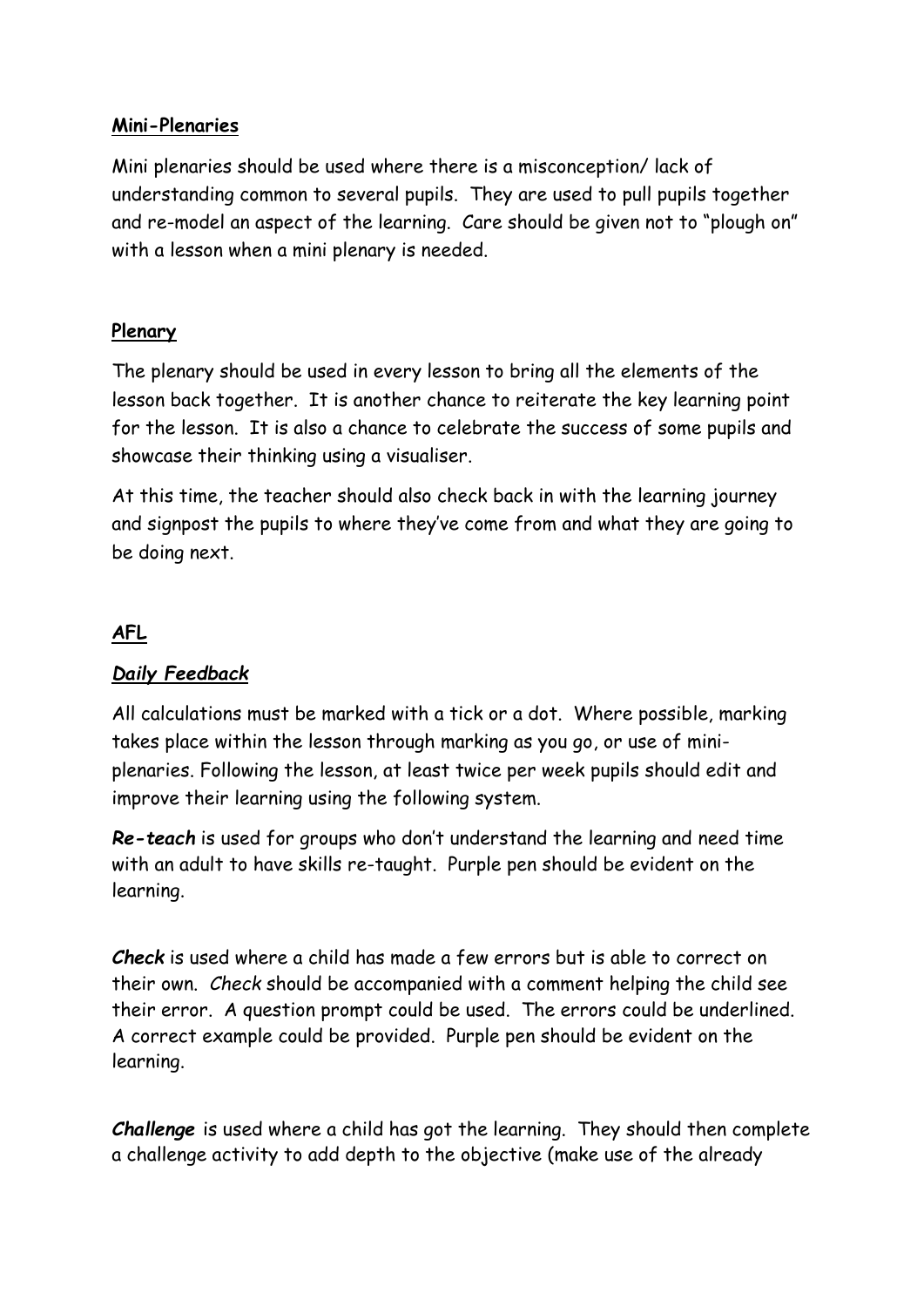planned for challenge). When the pupil has already completed all the challenge, they act as a lead learner.

# **Environment & Exercise Books**

#### **Working Wall**

Working walls for Maths should include the following:

- "Maths road" with all the learning intentions for the unit on.
- Vocabulary for the unit
- Space for WAGOLLs (celebrations of good work) that should be changed as necessary.

#### **Live Maths**

On a Maths washing line, you should display the live Maths created for that unit of work. Each piece of live Maths should have the learning intention on it.

#### **Equipment Zones**

To encourage pupil to use concrete resources when they need, an equipment zone should be in every class. This should contain

## **KS1**

Numincon (EYFS) Bead strings (EYFS) Objects for counting (EYFS) 100 squares (Yr. 1 & 2) Place Value grids (Yr. 1 & 2) Number Lines (Yr. 1 & 2) Base 10 (Yr. 2) Counting sticks in bundles of 10 (Yr. 2) **KS2** Bead strings 100 squares Place Value grids Number Lines Base 10 Counting sticks in bundles of 10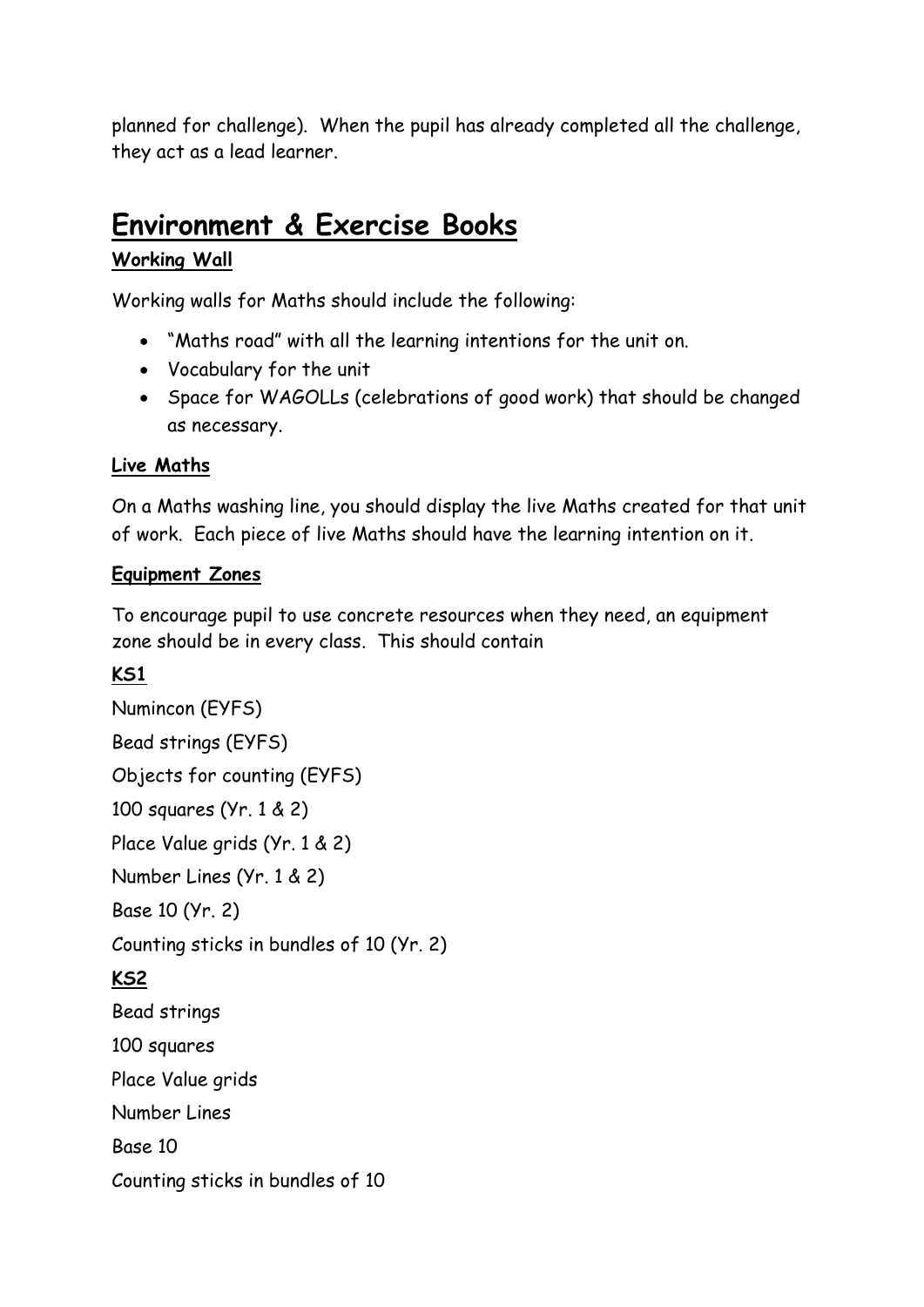Place Value Counters Maths Dictionaries

#### **Exercise Books**

All pupils have a square-paged Maths Exercise Book each. All Learning (every lesson) is evidenced. This could be photographs, questions or explanations of today's learning.

The presentation of mathematics books to be consistent, age appropriate and show that pupils take pride in the appearance of their work. - The date to be written as figures e.g. 05.07. - The Learning Objective to be at the top of the page on the left hand side (handwritten or typed). When sticking in question sheets/resources, these to be trimmed to ensure they fit onto the page 16 - Pencils and rubbers to be used – no pens (except Purple Pen comment)

#### **Times Tables**

Times Tables are a mathematics 'Non-negotiable' and must be taught and then practised. TT Rockstars is available for the practice of times tables as well as other online games, songs and rhymes.

We teach times tables using the following progression:

Year 1 – Be able to count in multiples of twos, fives and tens Year 2 - Be able to recall 2, 5 and 10 multiplication and division facts Year 3 - Be able to recall 3, 4 and 8 multiplication and division facts Year 4 - Be able to recall 6, 7 and 9 multiplication and division facts Year 5/6 - application of multiplication and division facts to problem solving

NB: All times tables to be learnt up to  $12 \times 12$  in preparation for the Year 4 multiplication check.

#### **TT Rockstars**

TT Rockstars is an intiative for Year 2 – 6. It is a fun way to practise times tables. In school, awards are given for pupils who participate and make progress on TT Rockstars.